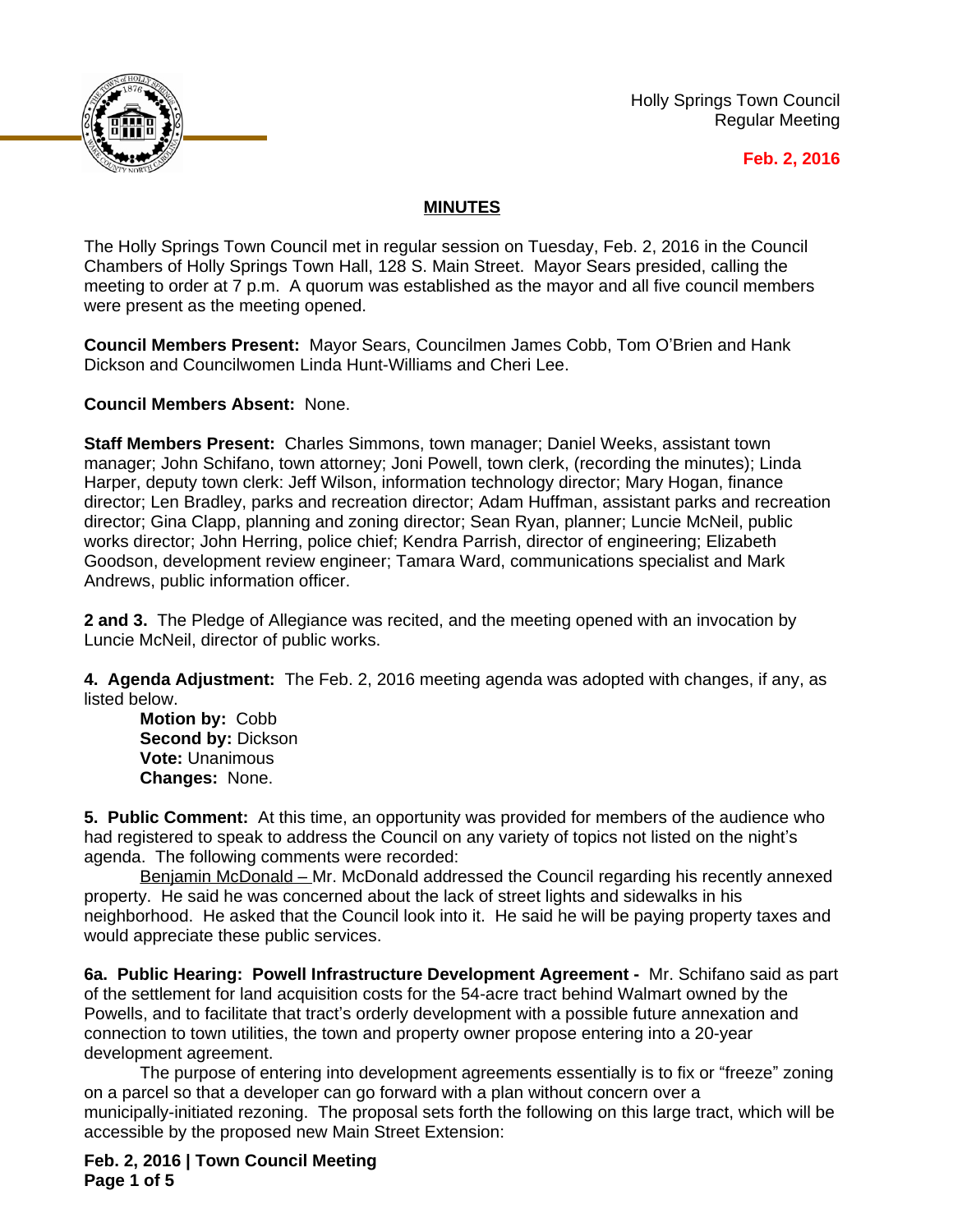- o Land use: The tract will have two different permitted land uses: an R-MF-15 high-density residential component of 36.74 acres; and a Community Business land use of 18.03 acres.
- $\circ$  Exemption of Unified Development Ordinance section 3.05(C)(3)(c)(1) which requires 75% of the building front to have a zero setback
- o Sewer access shall be through a gravity sewer built by the developer. The developer shall be entitled to \$200,000 in building fee credits for construction of the sewer line, if the developer builds the line.
- o Developer shall be entitled to an additional \$325,000 in fee credits, generally, as a settlement of the acquisition litigation.
- $\circ$  Transportation improvements The developer is not required to construct any widening of Ralph Stephens Road or Main Street, beyond what would be required by the NCDOT.
- o The developer shall annex into the corporate limits prior to any municipal services (ie, sewer and water access).

Mr. Schifano said this development agreement is in most respects similar to other agreements that were entered into in the past, with the exception of the fee credits. These are being offered as partial settlement of the land acquisition that was required for Main Street Extension, he added.

With that explanation completed, Mayor Sears opened the public hearing. The following input was recorded:

There being no comments, the public hearing was closed.

**Action:** The Council approved a motion to enter into an infrastructure construction and fee reimbursement development agreement with H. Brantley Powell, Kimberly Powell Atkins and Kelly Powell Gould for property located on Ralph Stephenson Road.

**Motion by**: Cobb **Second by**: Dickson **Vote:** Unanimous.

**7a. Sugg Farm Fee Waiver –** Ms**.** Lindsay Tipton of the Triangle Down Syndrome Network requested the Council for a donation of space to hold its 2016 Buddy Walk at the Jefferson L. Sugg Farm at Bass Lake Park. She noted that the approved fee for ticketed events at the Sugg Farm is \$2,500.

Ms. Tipton said this event usually has around 1,500 participants. The Triangle Down Syndrome Network is a non-profit 501 (c) (3) tax exempt organization. The annual Buddy Walk is their main fundraiser each year. She said the dates requested are Oct. 8-10.

In discussion, Councilman Cobb asked if the Town waived the \$2,500 in lieu of paying a \$2,500 gold sponsorship fee.

Councilwoman Williams said she supports the program, but she thinks there should be a policy addressing the Town's sponsorship of programs in lieu of facility rental fees. She noted that Sugg Farm provides revenue for the Town, but if every event were granted a waiver, that revenue stream would be restricted.

Council members agreed that a policy was needed.

**Action:** The Council approved a motion to grant a fee waiver for the use of Sugg Farm at Bass Lake Park as a gold sponsor for the 2016 Buddy Walk event to be held Oct. 3 -10, 2016 by the Triangle Down Syndrome Association.

**Motion by**: Williams **Second by**: Cobb **Vote:** Unanimous.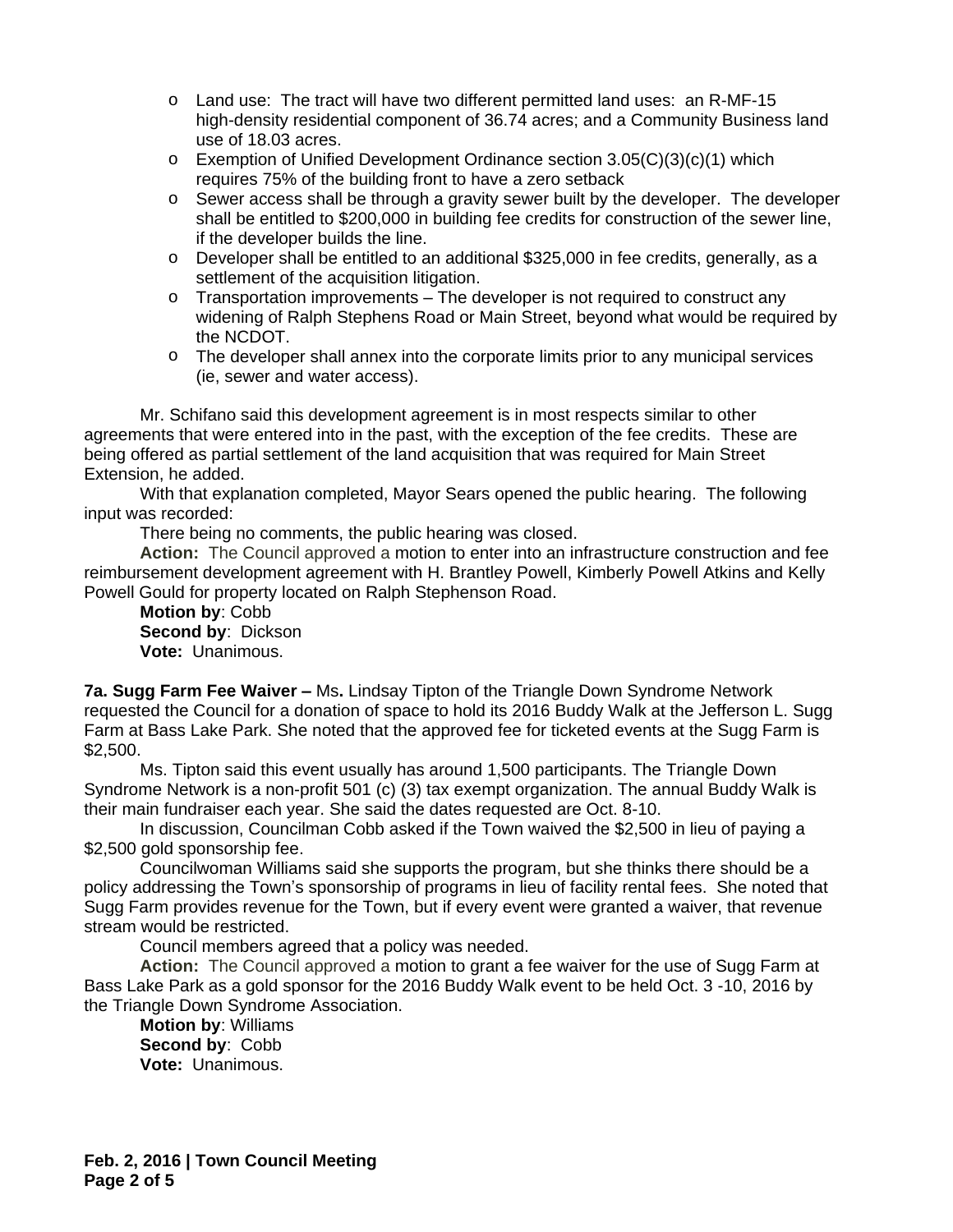**8. Consent Agenda:** The Council approved a motion to approve all items on the Consent Agenda. The motion carried following a motion by Councilman Cobb, a second by Councilman Dickson and a unanimous vote. The following actions were affected:

8a. Minutes – The Council approved minutes of the Town Council's meeting held Jan. 19, 2016.

8b. Law Enforcement Center - The Council awarded a contract to Dragonfly Pond Works in the amount of \$22,885 and approved \$26,000 in funding to include contingency, for repair of a Best Management Practices (BMP) device in the law enforcement center project award contract to Dragonfly Pond Works for repair to the Law Enforcement Center stormwater BMP.

8c. New Hill Place Apartments - The Council granted a six-month extension for 12-DP-02 New Hill Place Apartments to extend the expiration date from Sept.19, 2015 to March 19, 2016 as requested by Mike Hunter of Spring Investors, LLC.

8d. Reclassification of Public Works and Police Department Positions - The Council approved reclassification of a vacant Public Works Supervisor position (422-002) to an Administrative Support Specialist, salary grade 71 and a vacant Police Officer position (418-024) to an Administrative Sergeant position.

8e. 2015 Local Water Supply Plan Update – The Council approved to enter contract with CDM Smith for the 2015 Local Water Supply Plan update.

8f. Oakview Elementary School Easement – The Council granted temporary construction easements for roadway improvements at Oakview Elementary School.

**9a. 05-PUD-01-A02, Main Street Square** – Mr. Ryan said the Town received a request to modify the Main Street Square Planned Unit Development (PUD), which is located at the intersection of S Main Street and G.B. Alford Highway. The proposed amendment is to change the minimum front building setback requirements for all structures located in the Neighborhood General district. The Neighborhood General District is intended to allow for single-family and multi-family residential housing and limited commercial/retail uses.

The applicant has proposed to change the minimum front building setback from a minimum of five feet to a range of between zero feet to a maximum of eight feet.

He said the Neighbored General District consists of previously-approved Main Street Square Development Plans for Elements F and B and is approved in both elements for Townhomes. Elements F and B are partially completed.

**Action:** The Council approved a motion to approve Planned Unit Development #05-PUD-01-A02 for Main Street Square as submitted by Bass, Nixon & Kennedy, dated revised 12/21/2015, with the following condition:

1. All previous conditions for the Main Street Square PUD will apply to this amendment. **Motion by**: Cobb **Second by**: Dickson **Vote:** Unanimous.

**9b. Cline Falls Drive Parking –** Chief Herring said at the Jan. 5th Council meeting, the Police Department updated Council on the after-school parking issues on Cline Falls Dr. At that time, we also requested additional time to fully evaluate the issue and report back to Council in February with staff recommendations for addressing the issue. Since this time, we have continued to monitor and evaluate the conditions on Cline Falls Dr. as it relates to the issues generated by parents attempting to circumvent car-pool protocols at the nearby schools.

Based on our observations, the Police Department recommends moving forward with erecting signs prohibiting parking, standing and stopping on Cline Falls near Heritage Point, as needed to mitigate the safety issues generated by parents circumventing and/or avoiding the carpool lines at nearby schools. In addition, we recommend the removal of the existing 15-minute parking signs along Cline Falls and replacing them with No Stopping, Standing or Parking signs and amending Town Code Section 12-508 with language to support the enforcement of said signage. ////

**Feb. 2, 2016 | Town Council Meeting Page 3 of 5**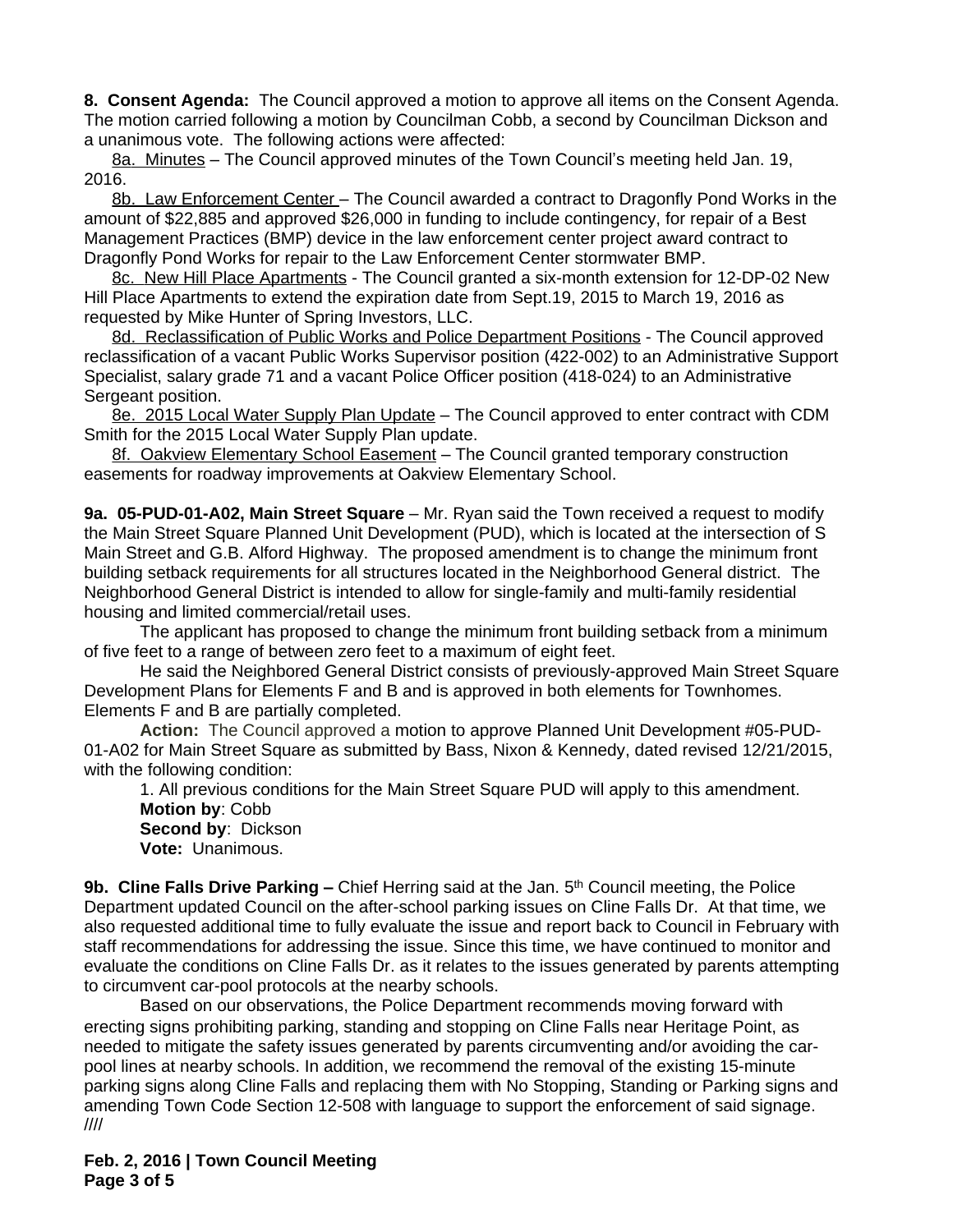**Action #1:** The Council approved a motion to establish a No Parking, Standing, or Stopping zone and to direct staff to move forward with the placement of No Stopping, Standing or Parking signs on Cline Falls Drive near Heritage Point Drive.

**Motion by**: Williams **Second by**: Dickson **Vote:** Unanimous.

**Action #2:** The Council approved a motion to adopt Ordinance 16-03 to amend Town of Holly Springs Code of Ordinances, Division 6, Section 12-508, to include in the following places: *"(18) In any area upon a public street which has been clearly marked prohibiting Stopping, Standing or Parking."*

**Motion by**: Williams **Second by**: Cobb **Vote:** Unanimous. *A copy of Ordinance 16-03 is attached to these minutes.*

**10a. Old Police Station Lease Agreement –** Mr. Schifano explained a proposed lease between Town of Holly Springs, Licensor, and Lighthouse Recruiting LLC d/b/a The Coworking Station, Licensee for consideration by Town Council.

**Action:** The Council approved a motion to enter into a lease with Lighthouse Recruiting LLC d/b/a The Coworking Station for use of the former police station building on Ballentine Street.

**Motion by**: Lee **Second by**: Cobb **Vote:** Unanimous.

**10b. Ordinance 16-02, Animal Ordinance Amendment –** Mr. Schifano said this request is a proposed amendment to Section 12-80 of the Town Code to allow chickens (hens only) in R-10 residential districts, subject to the following conditions:

- A Planning and Zoning permit is required with a fee
- Three hen limit
- Must be enclosed in a coop and pen, limit 1 one pen and coop per lot, located no less than 12 feet from property line and in the rear
- Must get homeowner's association approval
- Waste must be removed daily or more often so as to prevent odor and run-off.

In discussion, Mayor Sears noted that the ordinance proposal be amended to also direct that waste material be disposed of properly in plastic bags and in the garbage.

**Action:** The Council approved a motion to adopt Ordinance 16-02 to allow the raising of laying hens in Holly Springs.

**Motion by**: O'Brien **Second by**: Dickson

**Action:** Councilman Dickson withdrew his second so that the primary motion could be amended.

Councilman O'Brien amended this motion to include an amendment to the ordinance proposal that waste must not be placed in yardwaste but should be placed in plastic disposal bags and in the garbage.

**Motion by**: O'Brien **Second by**: Dickson **Vote:** Unanimous *A copy of Ordinance 16-02, as amended, is attached to these minutes.*

**10c. Appointment to South Wake Landfill Citizen Committee –** Ms. Powell said that she received an email from Mr. John Roberson, Wake County Solid Waste Manager, to say that the county has more than 20 residents who participate in the South Wake Landfill Citizen Committee

**Feb. 2, 2016 | Town Council Meeting Page 4 of 5**